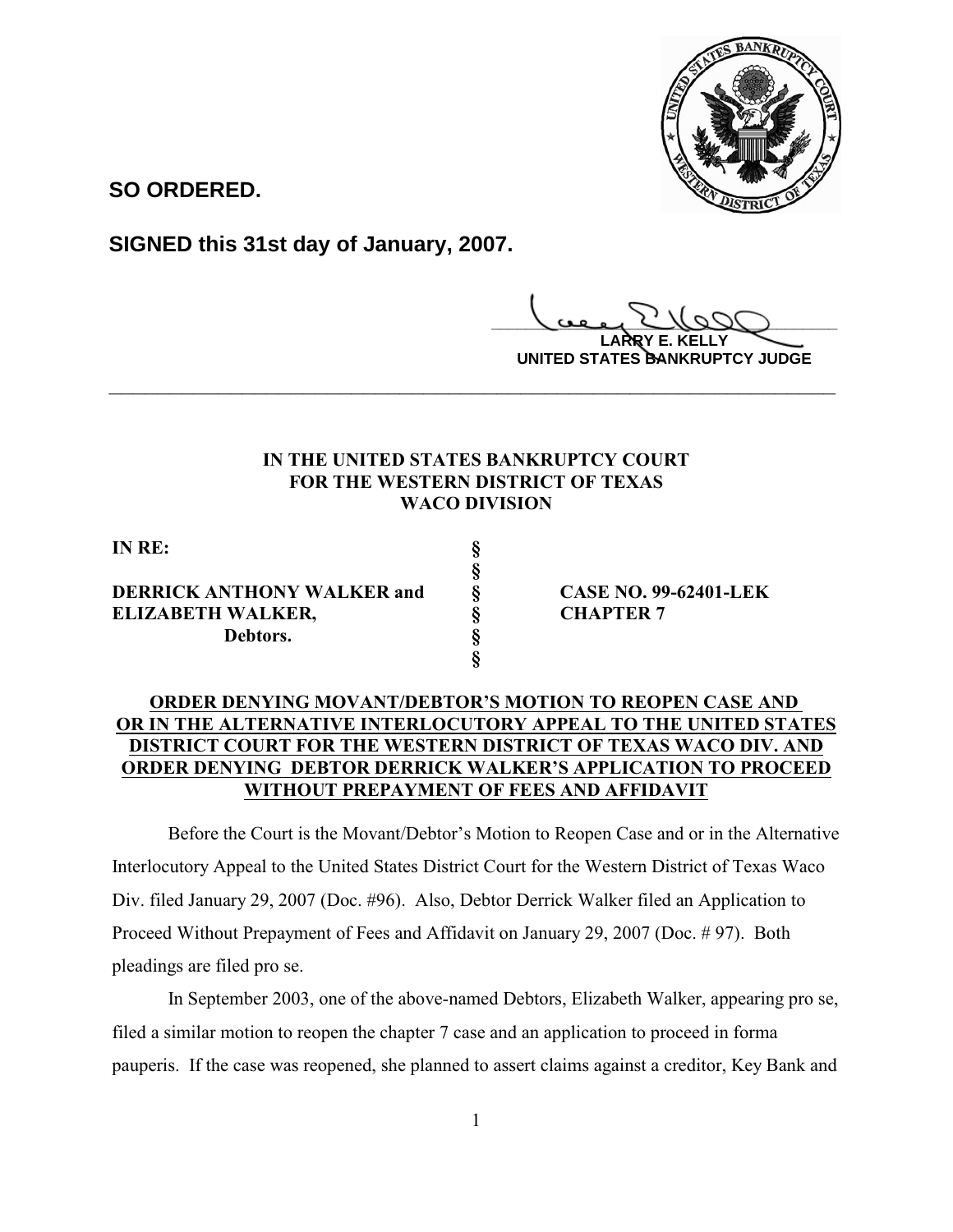Trust, for its failure to pay Debtors the sanctions money awarded to them because the creditor had, instead, offset the sanctions award against debt the Debtors owed this creditor. The Court entered an order denying the motion to reopen the chapter 7 case. See Order filed October 20, 2003 (#91). In that order, the Court set forth a detailed history of the Debtors' bankruptcy filing and pleading history, including the Debtors' claims against this creditor, the court rulings on those claims made in the summer of 2000, Debtors' appeal of those rulings to the District Court, and the District Court's dismissal of the appeal as untimely. In 2000, the bankruptcy court's rulings had found that Key Bank and Trust had violated the automatic stay and that the creditor would be sanctioned for \$1709.80, which amount represented the unsecured portion of its claim against the Debtors.<sup>1</sup> This \$1709 amount in favor of the Debtors could be offset by Key Bank and Trust against what the Debtors owed Key Bank and Trust, in other words, the monetary award could be applied to the credit card debt the Debtors owed Key Bank and Trust, in effect, wiping out the debt they owed on the credit card. No money was ordered to be actually "paid" to the Debtors. They had no claim that Key Bank and Trust must release money to them.

Debtor Elizabeth Walker then filed a motion to reconsider, or in the alternative, leave to file an interlocutory appeal to the United States District Court. By order entered December 18, 2003 (Doc. #94), after referring to its reasons stated in the October 20, 2003 order for denying the reopening of the case, the Court denied the motion to reconsider. It found no meritorious grounds existed for reconsideration because the Debtor was, again, merely asserting as grounds for reconsideration the same claims she had previously and unsuccessfully alleged.

Now, four years later, Debtors are seeking to reopen the case so that they can cause Key Bank and Trust to release the money awarded to them as sanctions [presumably the \$1709]. It is unclear whether one or both Debtors are movants on this motion to reopen. Debtor Derrick Walker seeks leave to proceed without payment of the required \$260 filing fee for reopening the case, asserting he is indigent.

Debtors received their discharge on October 3, 2000. This case was closed on

 $<sup>1</sup>$  Debtors had a secured credit card account with Key Bank and Trust which required them to maintain a bank</sup> account at Key Bank and Trust to collateralize the credit card account. At the time they filed bankruptcy, they owed Key Bank and Trust on the credit card debt approximately \$4600 and their securing bank account amount was \$2900, leaving Key Bank and Trust with an unsecured claim of about \$1700 on the credit card debt.